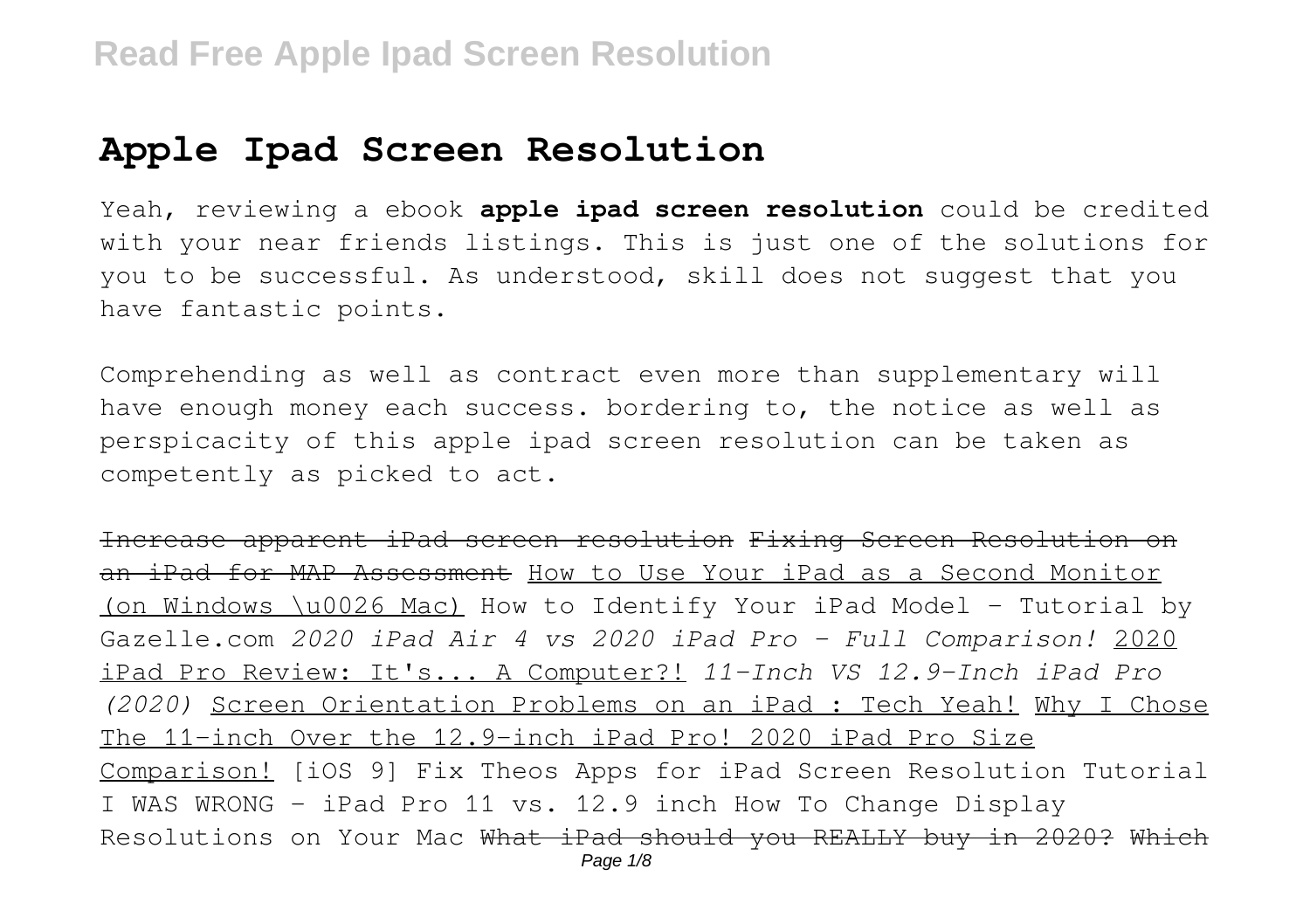iPad should you buy in Late 2020? Apple screwed this up... - iPad Pro 2020 Review iPad Pro 2020 11 and 12.9 Inch | Unboxing *2020 iPad Battery Drain Test / iPad Pro 12.9\" \u0026 11-Inch vs iPad Air vs 10.2\" iPad vs iPad Mini 5*

iPad Pro 2020 Review - Overkill**8 Reasons iPad 8th generation is The Way To Go! (10.2\" + iPadOS)** iPad 8 (2020) | SHOULD THIS BE Your First iPad? *2020 iPad (8th Gen) Review - Student Edition!*

2020 iPad (8th Generation) - Unboxing, Comparison \u0026 Review!*2020 iPad Pro vs MacBook Air - Which Should You Buy?* Which iPad should you buy in 2020?  $\pm$ Pad Pro vs MacBook Pro 13 (2020) - Which One's the REAL  $L$ aptop? 2020 iPad 10.2-inch vs iPad Mini 5 - Best Budget iPad?  $\mathbb{R}$ Apple Sidecar vs Duet Display: What's the Difference? **2020 iPad (8th Gen) - Unboxing, Comparison and First Look** Why I Returned My 11 Inch iPad Pro... And Bought a 12.9 Inch iPad Pro

Apple iPad Air 2 Review!

Apple Ipad Screen Resolution

The 9.7-inch iPad Pro. Both the 9.7-inch iPad models and the 7.9-inch iPad models share the same 2048x1536 Retina Display resolution. This gives the iPad Mini 2, iPad Mini 3, and iPad Mini 4 a pixels-per-inch (PPI) of 326 compared to the 264 PPI in the 9.7-inch models.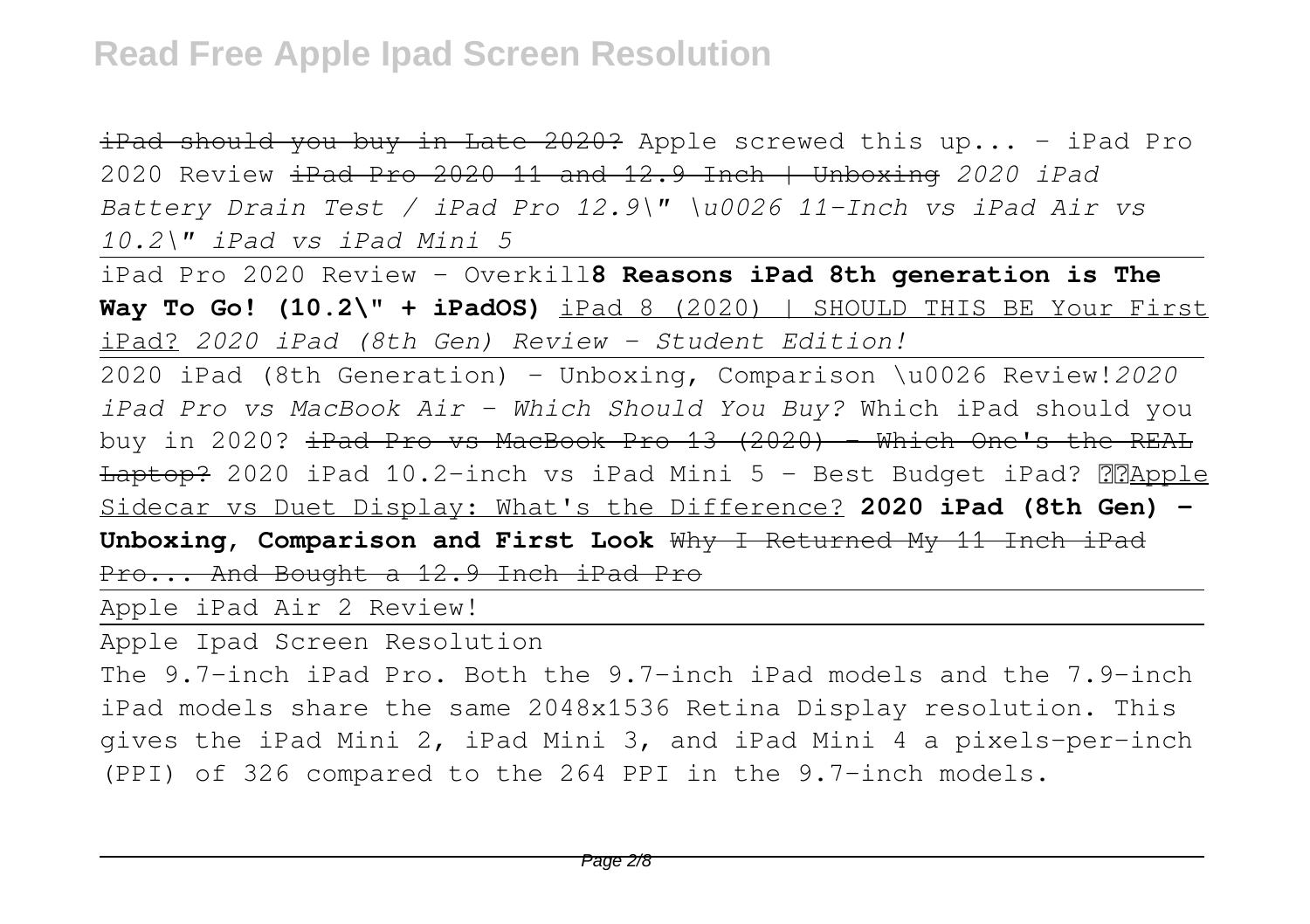## **Read Free Apple Ipad Screen Resolution**

What is Your iPad's Screen Resolution

iPad Mini 2 (or iPad Mini Retina) Screen Resolution Apart from the allpowerful A7 processor, one of the most prominent features of this iPad Mini was its astounding retina display with a 326 PPI pixel density as against the mundane 163 PPI of iPad 1 st generation.

iPad Screen Resolution - Display Size Information of All ... 500 nits brightness Supports Apple Pencil (2nd generation) The iPad Air display has rounded corners. When measured diagonally as a rectangle, the screen is 10.86 inches.

iPad Air - Technical Specifications - Apple (UK) 10.2-inch (diagonal) LED-backlit Multi-Touch display with IPS technology. 2160-by-1620-pixel resolution at 264 pixels per inch (ppi) 500 nits brightness. Fingerprint-resistant oleophobic coating. Supports Apple Pencil (1st generation)

iPad 10.2-inch - Technical Specifications - Apple On iPad, customize the display settings to make the screen easier to Page 3/8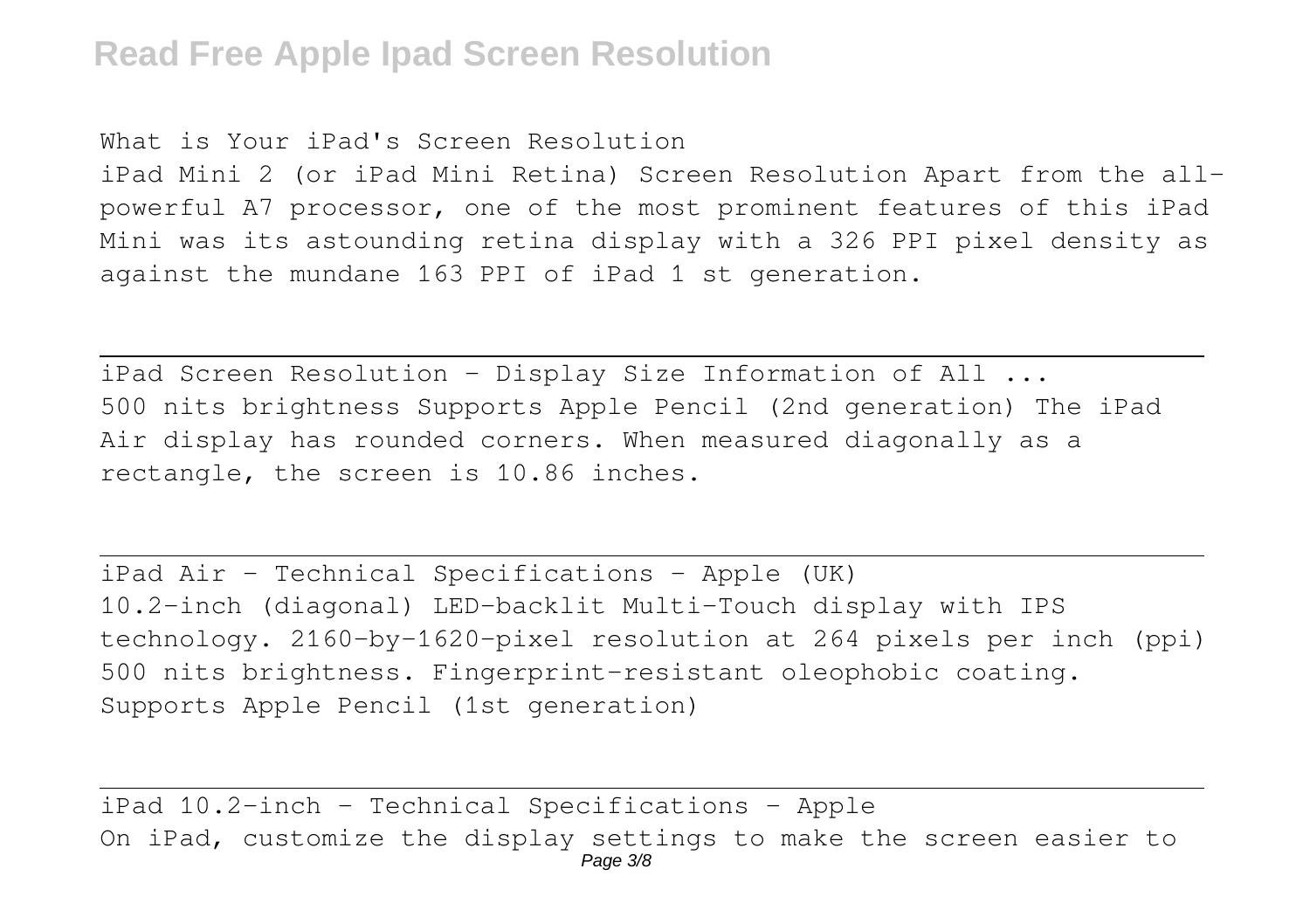## **Read Free Apple Ipad Screen Resolution**

see if you have color blindness or other vision challenges. ... Draw and take notes with Apple Pencil from the Lock Screen. Apple TV, smart TVs, and video displays. Wirelessly stream videos and photos to Apple TV or a smart TV.

Adjust the display and text size on iPad - Apple Support Logical resolution Scale factor Actual resolution PPI; iPad Pro 12.9" (gen 4) and Pro 12.9" (gen 3), Pro 12.9" (gen 2), Pro 12.9" (gen 1) 12.9" 1024 × 1366: @2x: 2048 × 2732: 264: iPad Pro 11" (gen 2) and Pro 11" (gen 1) 11" 834 × 1194: 1668 × 2388: iPad Air (gen 4) 10.9" 820 × 1180: 1640 × 2360: iPad (gen 8) and iPad (gen 7) 10.2" 810 ...

Resolution by iOS device — iOS Ref

iPad; Lightning to USB Cable; USB Power Adapter; Display. Retina display; 10.2-inch (diagonal) LED-backlit Multi-Touch display with IPS technology; 2160-by-1620-pixel resolution at 264 pixel per inch (ppi) 500 nits brightness; Fingerprint-resistant oleophobic coating; Supports Apple Pencil (1st generation) Chip. A10 Fusion chip with 64-bit architecture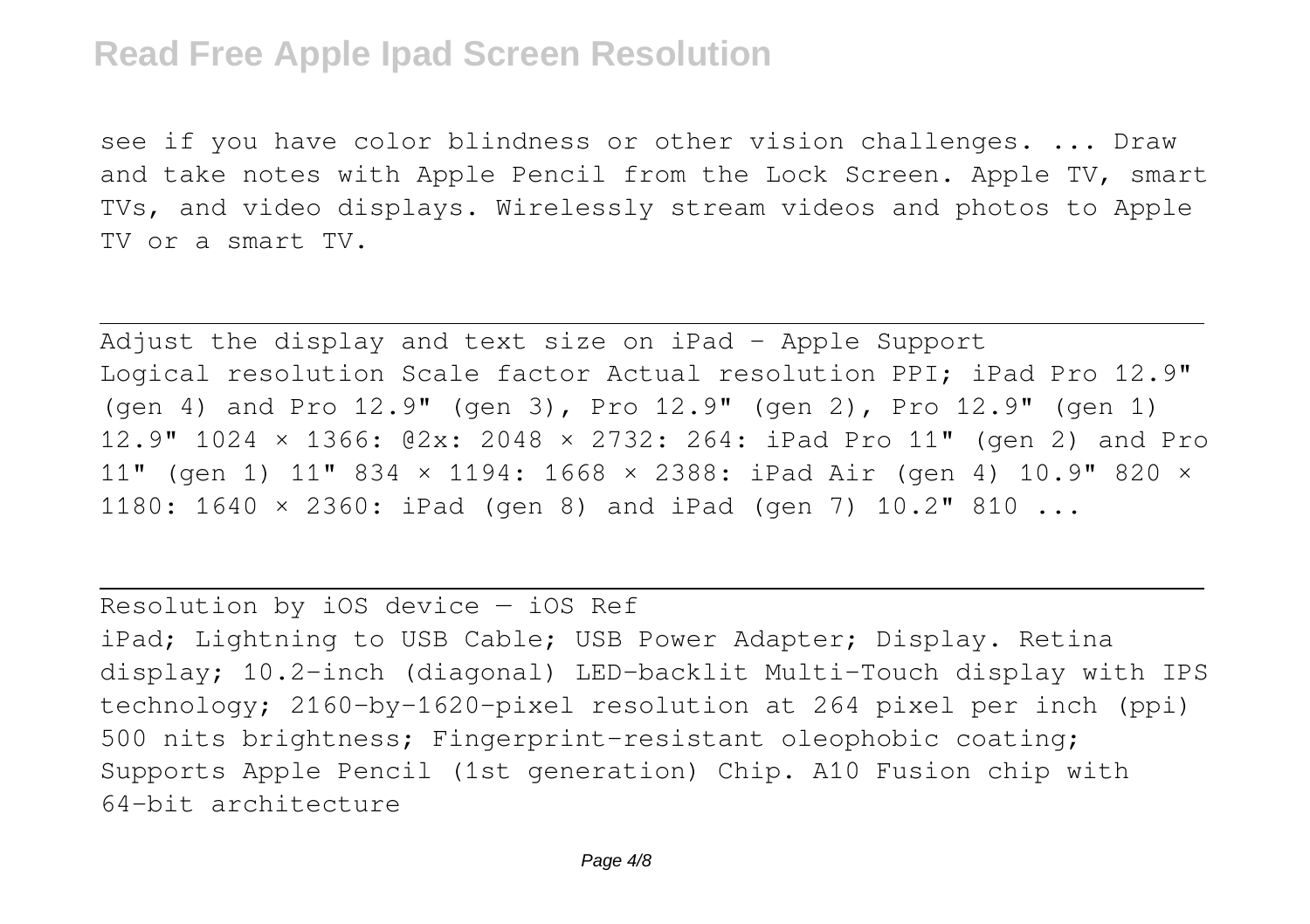iPad (7th generation) - Technical Specifications display. Liquid Retina display. 12.9-inch (diagonal) LED-backlit Multi‑Touch display with IPS technology. 2732-by-2048-pixel resolution at 264 pixels per inch (ppi) ProMotion technology. Wide color display (P3) True Tone display. Fingerprint-resistant oleophobic coating.

iPad Pro - Technical Specifications - Apple Compare resolution, size, weight, performance, battery life and storage of iPad Pro, iPad Air, iPad and iPad mini models.

iPad - Compare Models - Apple (UK) 2. How to find what screen resolution your iPhone or iPad has, with the ActMonitor app. ActMonitor is an app that shows you system information about your iPhone or iPad, and which also lets you compare it to that of other devices created by Apple. Install it, open it and navigate to Tech Specs. There you can find a list with all the ...

What is my iPhone's or iPad's screen resolution? 3 ways to ... Page 5/8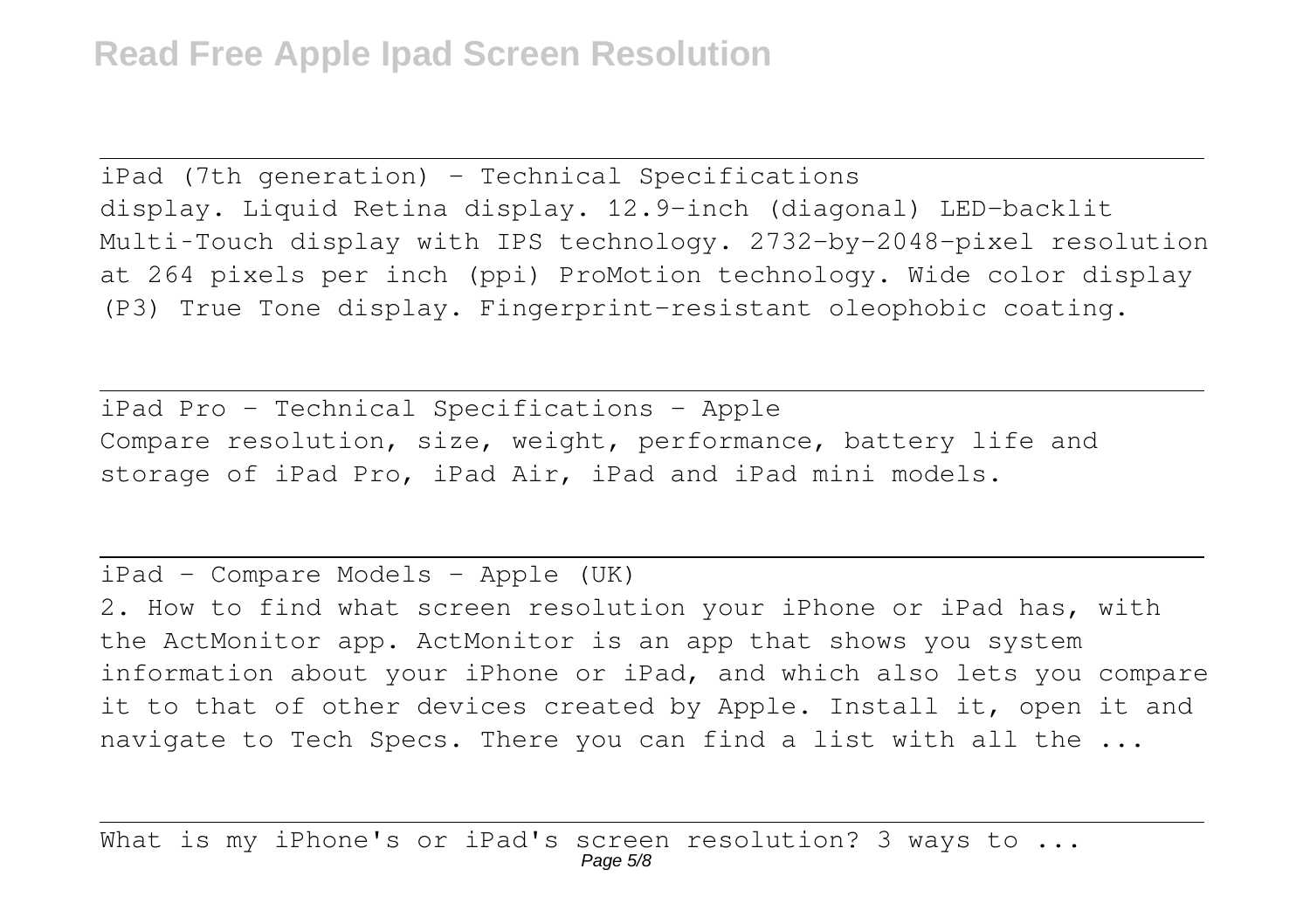Testing conducted by Apple in February 2019 using pre-production iPad mini (5th generation) units and software. Testing consisted of full battery discharge while performing each of the following tasks: video playback, audio playback and Internet browsing using Wi‑Fi or a mobile data network.

iPad mini - Technical Specifications - Apple (UK) iPad Mini iPad Air 10.5-inch iPad Pro 11-inch iPad Pro 12.9-inch iPad Pro (1st and 2nd Gen) 12.9-inch iPad Pro iPad 1g iPad Mini 1g Watch 38mm Watch 40mm Watch 42mm Watch 44mm; Resolution: 640 x 1136 640 x 1136 750 x 1334 1242 x 2208 ⓘ 828 x 1792 1125 x 2436

iOS Quick Reference for iPhone, iPad, and Apple Watch You can create a screen recording and capture sound on your iPad. Go to Settings > Control Center, then tap next to Screen Recording. Open Control Center, tap , then wait for the three-second countdown. To stop recording, open Control Center, tap or the red status bar at the top of the screen, then tap Stop.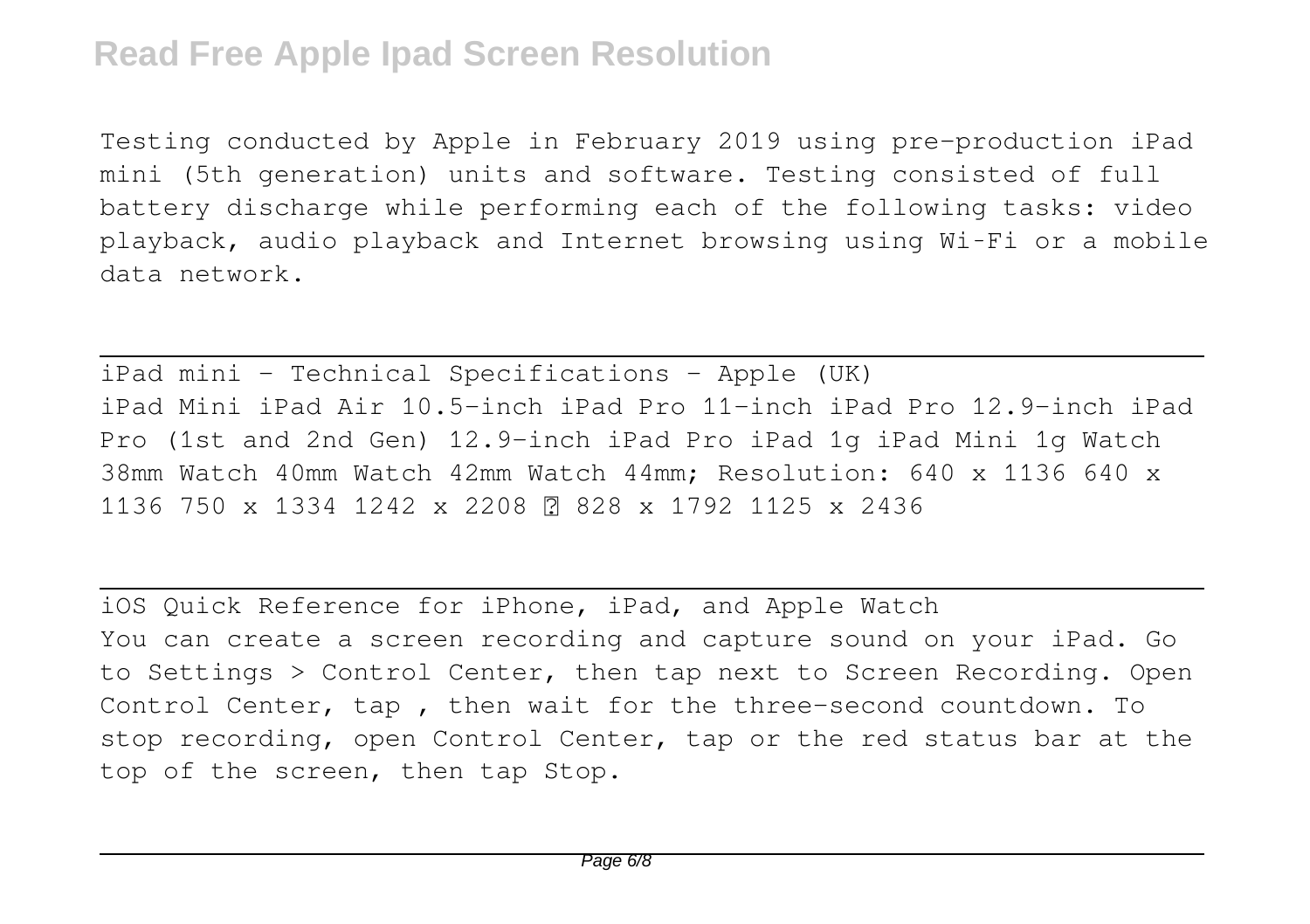## **Read Free Apple Ipad Screen Resolution**

Take a screenshot or screen recording on iPad - Apple Support Apple iPad 9.7 (2017) tablet. Announced Mar 2017. Features 9.7″ display, Apple A9 chipset, 8 MP primary camera, 1.2 MP front camera, 8827 mAh battery, 128 GB storage, 2 GB RAM, Scratch-resistant ...

Apple iPad  $9.7$  (2017) - Full tablet specifications On an iPad with iOS 12 or later, or iPadOS, swipe down from the topright corner of your screen to open Control Center. Then tap the Rotation Lock button to make sure it's off. On an iPad with iOS 11 or earlier, swipe up from the bottom edge of your screen to open Control Center. Then tap the Rotation Lock button to make sure it's off.

Rotate the screen on your iPad - Apple Support Apple iPad mini 2 tablet. Announced Oct 2013. Features 7.9″ display, Apple A7 chipset, 5 MP primary camera, 1.2 MP front camera, 6470 mAh battery, 128 GB storage, 1000 MB RAM, Oleophobic coating.

Apple iPad mini 2 - Full tablet specifications The Apple iPad 9.7 Wi-Fi 2018 runs on iOS 11 out of the box. It comes Page 7/8